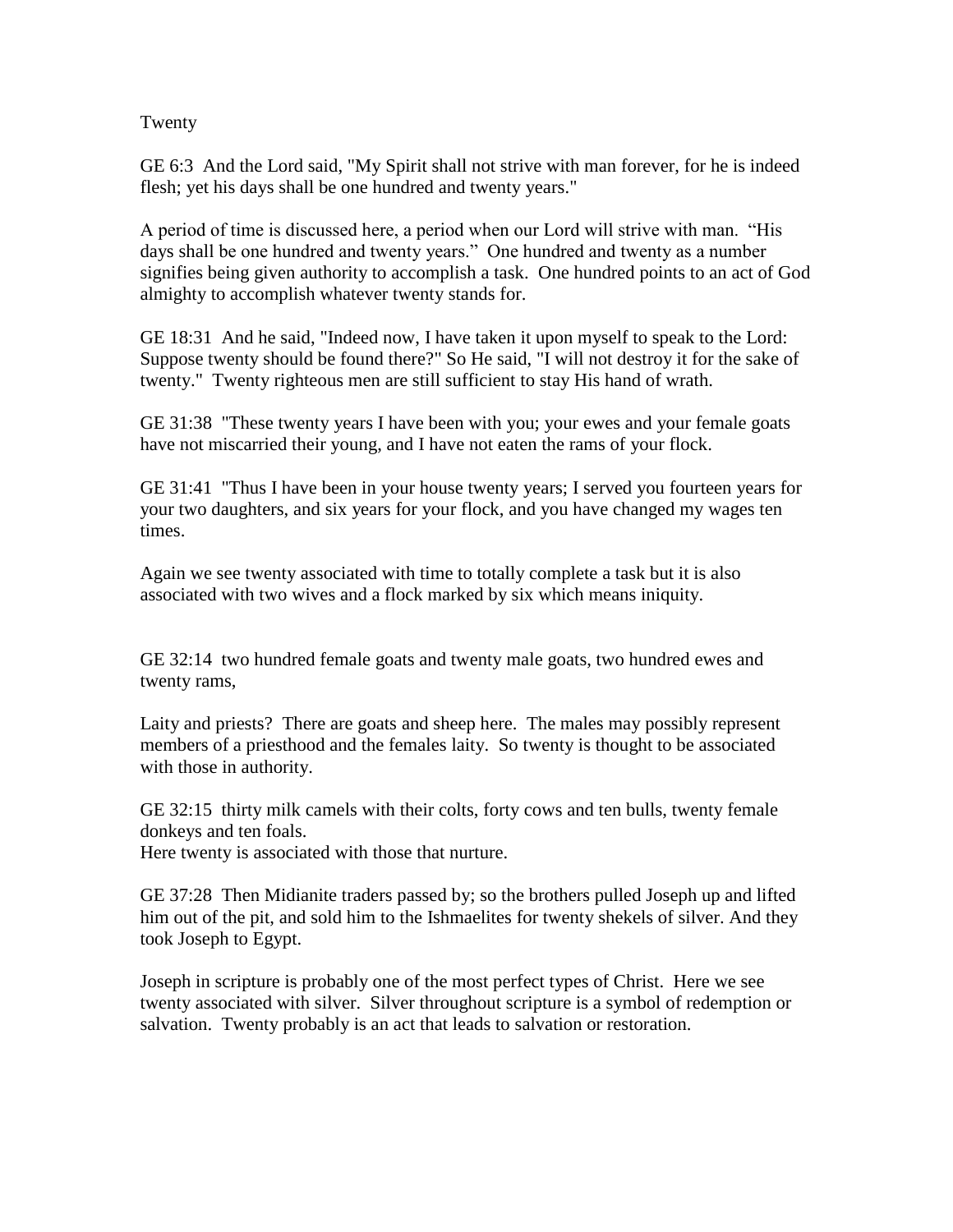EX 26:18 "And you shall make the boards for the tabernacle, twenty boards for the south side.

EX 26:19 "You shall make forty sockets of silver under the twenty boards: two sockets under each of the boards for its two tenons.

EX 26:20 "And for the second side of the tabernacle, the north side, there shall be twenty boards

Two sets of twenty. There is an association with two protective walls that shield what is inside.

EX 27:10 "And its twenty pillars and their twenty sockets shall be bronze. The hooks of the pillars and their bands shall be silver.

EX 27:11 "Likewise along the length of the north side there shall be hangings one hundred cubits long, with its twenty pillars and their twenty sockets of bronze, and the hooks of the pillars and their bands of silver.

These are closer to our Lord and the twenty is associated with bronze (judgement) and silver (salvation). During our Chrstian walk is our sin not judged and dealt with by the Holy Spirit? Are we not washed by the word and occasionally chastised so as to leave our sin and conform to the image of Christ? These two seem to apply judgement and grace together with balance for the good of those being worked with.

EX 27:16 "For the gate of the court there shall be a screen twenty cubits long, woven of blue, purple, and scarlet thread, and fine woven linen, made by a weaver. It shall have four pillars and four sockets.

The gate is marked by all of the colors of the trinity as well as the number twenty. There is only one Gate that we might go through to please the father and that is the Gate of the Crucified Son of God. The acceptance of what he did for us on the cross. Remember that high priestly prayer that Jesus prayed before going to the cross? That is a remarkable example of the twenty in action. Perfect intercession by our high Priest.

EX 30:13 "This is what everyone among those who are numbered shall give: half a shekel according to the shekel of the sanctuary (a shekel is twenty gerahs). The halfshekel shall be an offering to the Lord.

The value of a man is equated here with twenty.

EX 30:14 "Everyone included among those who are numbered, from twenty years old and above, shall give an offering to the Lord.

An age when one is expected to begin to give.

EX 36:23 And he made boards for the tabernacle, twenty boards for the south side.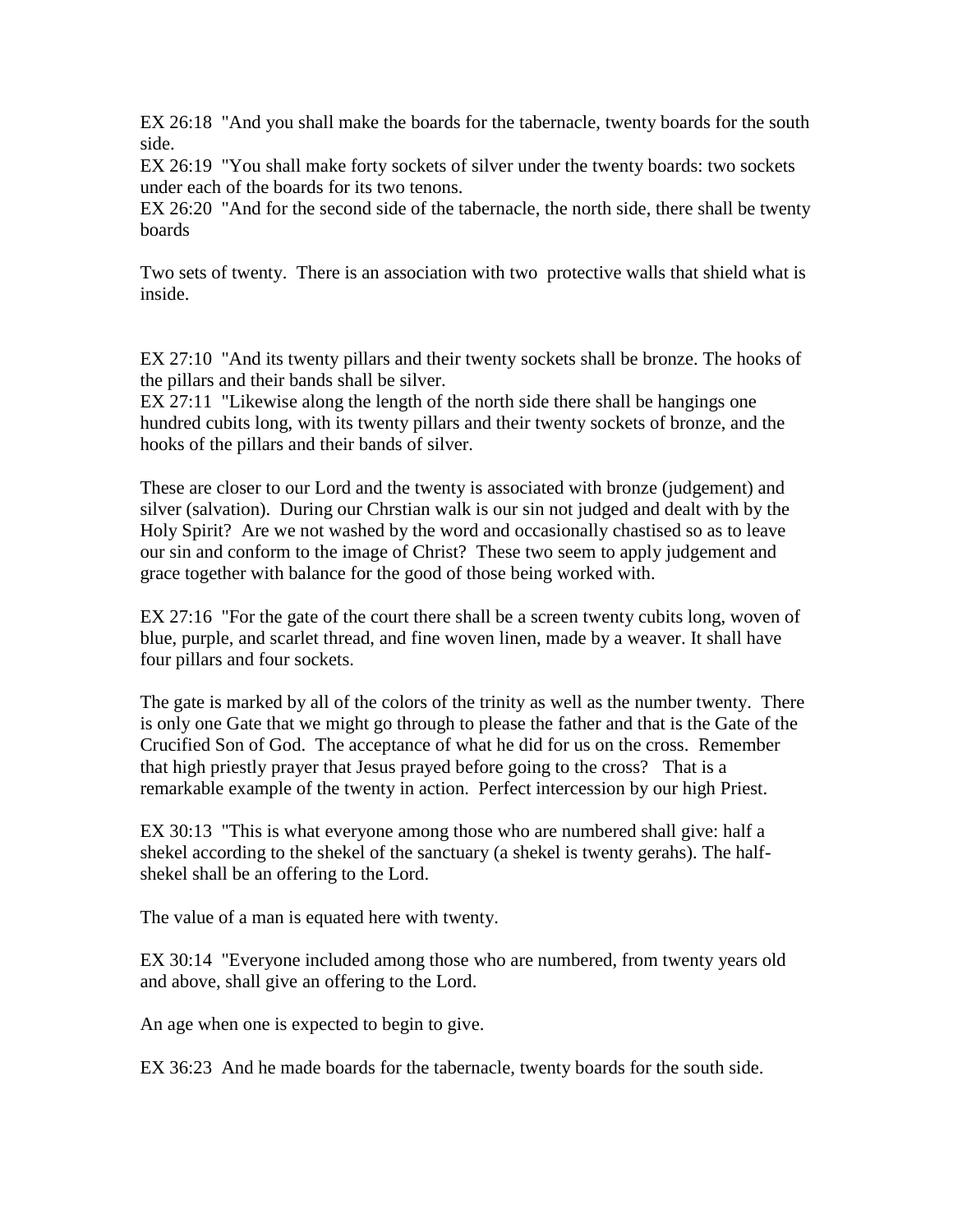EX 36:24 Forty sockets of silver he made to go under the twenty boards: two sockets under each of the boards for its two tenons.

EX 36:25 And for the other side of the tabernacle, the north side, he made twenty boards

EX 38:10 There were twenty pillars for them, with twenty bronze sockets. The hooks of the pillars and their bands were silver.

EX 38:11 On the north side the hangings were one hundred cubits long, with twenty pillars and their twenty bronze sockets. The hooks of the pillars and their bands were silver.

EX 38:18 The screen for the gate of the court was woven of blue, purple, and scarlet thread, and of fine woven linen. The length was twenty cubits, and the height along its width was five cubits, corresponding to the hangings of the court.

This is duplicated in an explanation above.

The colors of the trinity and linen. The work of Christ on the cross (his acceptance of our  $\sin = five$ ) was sufficient to enable all of us to enter.

EX 38:26 a bekah for each man (that is, half a shekel, according to the shekel of the sanctuary), for everyone included in the numbering from twenty years old and above, for six hundred and three thousand, five hundred and fifty men.

LE 27:3 'if your valuation is of a male from twenty years old up to sixty years old, then your valuation shall be fifty shekels of silver, according to the shekel of the sanctuary.

It is associated again with the value of a man.

LE 27:5 'and if from five years old up to twenty years old, then your valuation for a male shall be twenty shekels, and for a female ten shekels;

NU 1:3 "from twenty years old and above-all who are able to go to war in Israel. You and Aaron shall number them by their armies.

NU 1:20 Now the children of Reuben, Israel's oldest son, their genealogies by their families, by their fathers' house, according to the number of names, every male individually, from twenty years old and above, all who were able to go to war:

Warfare or service, to take the land for the Lord.

NU 3:47 "you shall take five shekels for each one individually; you shall take them in the currency of the shekel of the sanctuary, the shekel of twenty gerahs. NU 7:86 The twelve gold pans full of incense weighed ten shekels apiece, according to the shekel of the sanctuary; all the gold of the pans weighed one hundred and twenty shekels.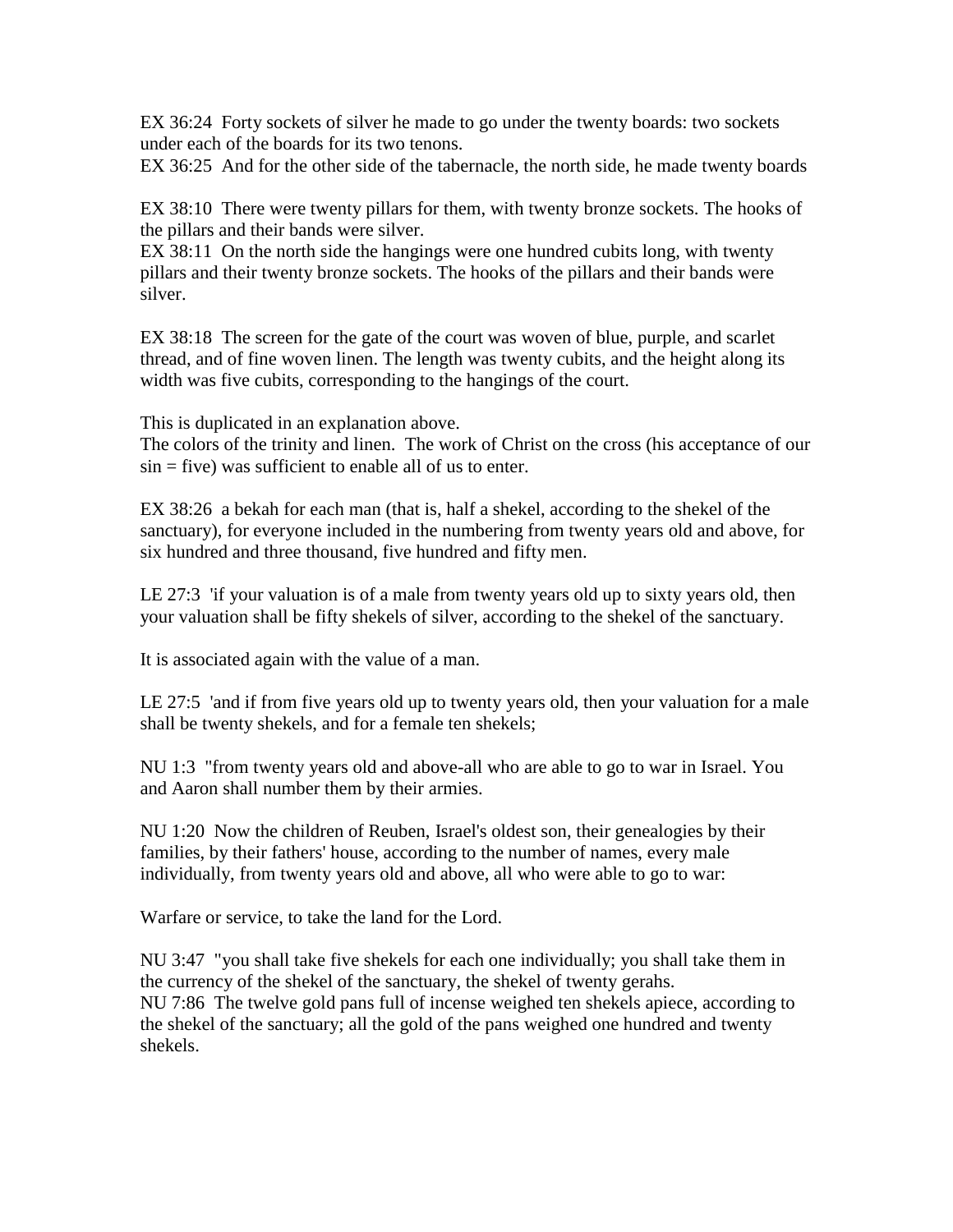Incense is often representative of the prayers of the saints that move our Lord on behalf of others. It is a standing in the gap so to speak. Ten indicates that in spite of our weaknesses an action of our Lord will succeed. Gold is righteousness and prayer for others is certainly a righteous act. The gold weighed 120, a multiple of 12 and this is thought to represent authority. The righteousness of Christ enables us to commit righteous acts of intercession. His Spirit in us interceding for others. One signifies our Lord and the twenty that follows indicates an act sufficient to redeem all.

NU 14:29 'The carcasses of you who have complained against Me shall fall in this wilderness, all of you who were numbered, according to your entire number, from twenty years old and above.

An age of accountability for sin? It also seems to be an age when the individual may be used in warfare.

NU 18:16 "And those redeemed of the devoted things you shall redeem when one month old, according to your valuation, for five shekels of silver, according to the shekel of the sanctuary, which is twenty gerahs.

Redemption purchased for us by Christ becoming five.

JUD 4:3 And the children of Israel cried out to the Lord; for Jabin had nine hundred chariots of iron, and for twenty years he harshly oppressed the children of Israel.

Jabin is marked by the number nine, which belongs to Satan, and indicates he is a punisher of sin. Iron denotes that Justice is being exacted due to sin. Twenty can be a duration of time until it is lifted or the price of redemption is paid.

JUD 11:33 And he defeated them from Aroer as far as Minnith-twenty cities-and to Abel Keramim, with a very great slaughter. Thus the people of Ammon were subdued before the children of Israel.

JUD 15:18 Then he became very thirsty; so he cried out to the Lord and said, "You have given this great deliverance by the hand of Your servant; and now shall I die of thirst and fall into the hand of the uncircumcised?"

JUD 15:20 And he judged Israel twenty years in the days of the Philistines.

Samson was an agent of deliverance for Israel and his time of judging is associated with twenty. He continually pushed back the Philistines who acted as an oppressor due to Israel's sins. This is much like an intercessor who asks for mercy for someone who is being disobedient to our Lord. Standing in the gap is a rare thing.

1SA 7:2 So it was that the ark remained in Kirjath Jearim a long time; it was there twenty years. And all the house of Israel lamented after the Lord.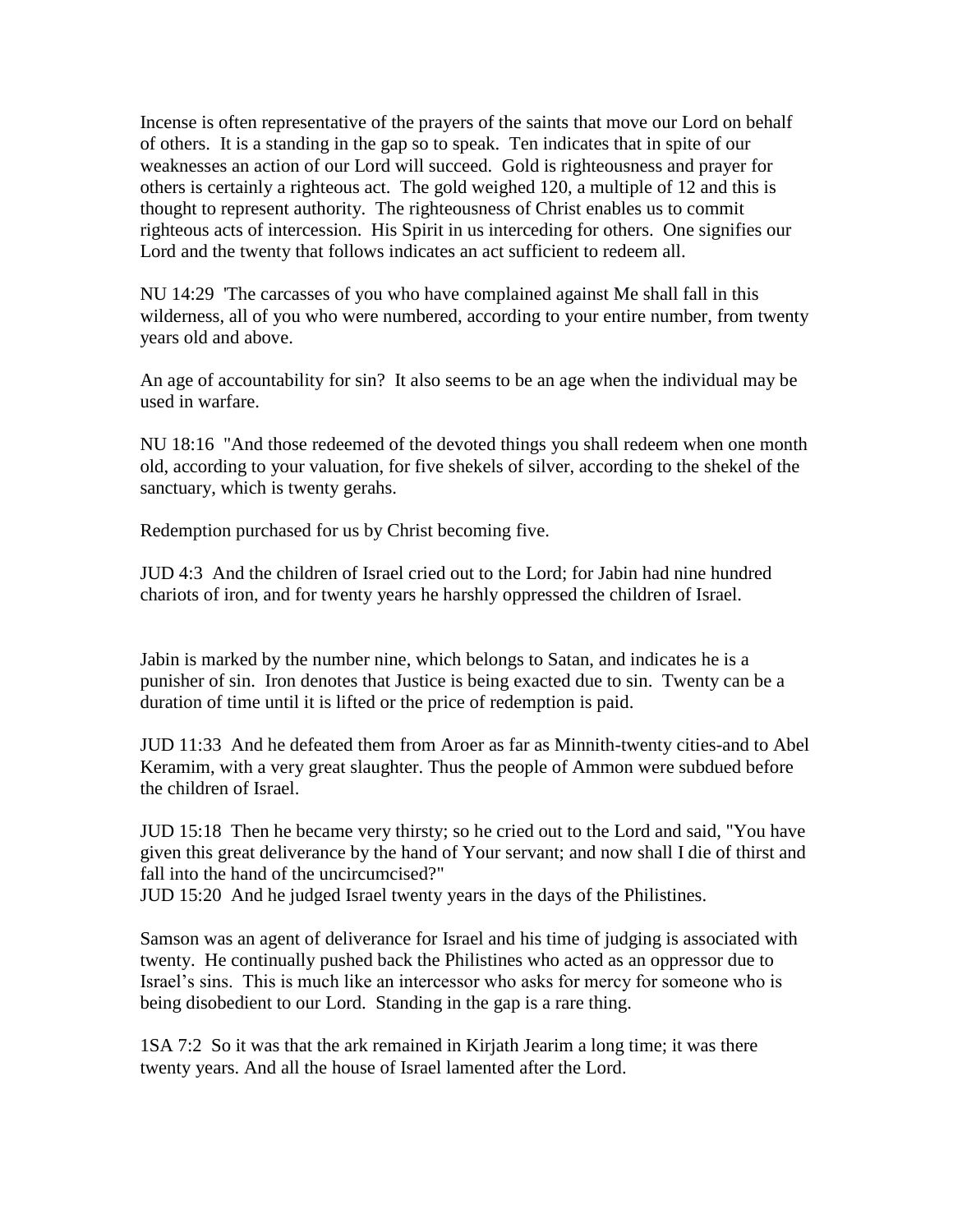Perhaps this is a type of our Lord taking His gospel message from the Jews to the Gentiles "until the times of the gentiles is fulfilled". Israel had sinned again and the ark was taken away to another city and taken care of by a levite priest. Twenty signifies that its timing and purpose was still being met but in another location. The Jews simply were not being blessed by its presence.

2SA 8:4 David took from him one thousand chariots, seven hundred horsemen, and twenty thousand foot soldiers. Also David hamstrung all the chariot horses, except that he spared enough of them for one hundred chariots.

Again the number 20 000 is associated with warfare or fighting men. Prayer and intercession by the saints is where the action is, it pulls down strong holds of the enemy and sets the captives free. These 20 000 belong to the enemy and they are taken.

2SA 9:10 "You therefore, and your sons and your servants, shall work the land for him, and you shall bring in the harvest, that your master's son may have food to eat. But Mephibosheth your master's son shall eat bread at my table always." Now Ziba had fifteen sons and twenty servants.

2SA 19:17 There were a thousand men of Benjamin with him, and Ziba the servant of the house of Saul, and his fifteen sons and his twenty servants with him; and they went over the Jordan before the king.

David is returning from Mahanaim, where he was forced to look at what his own sin did to his family and the nation he was serving. There were those that didn't abandon him even in this predicament. David at Mahanaim reminds me of Christ on the cross. Those that didn't abandon Jesus while he looked His worst and yet was carrying out the will of the father would be blessed indeed. Those that stayed with David during this terrible time also are shown to be blessed. To go before the King crossing the Jordan would be a great Honor. There are two here. A corporate group of men of Benjamin as well as those belonging to Ziba. Benjamin from a study of Joseph is felt to be the Gentile Church Ziba could be the redeemed Hebrew bride. Saul is representing Satan and all of his house. To cross the Jordan from East to West is recognized as empowerment toward victory. Before Christ comes back from the direction of the east two will proceed Him and Jesus will in dwell them in a mighty way.

Fifteen means the punishment due the wicked and it is in the same sentence associated with twenty which marks intercession for forgiveness or the asking of mercy which lifts the punishment that the law demands. Both of these are in the hands of one individual, Ziba. Considerable power has been given to this individual and that this individual once served the enemy of David. Like Ziba most of the Hebrew portion of the bride are still serving Satan but a time is coming when a great many will be given grace to recognize their true husband.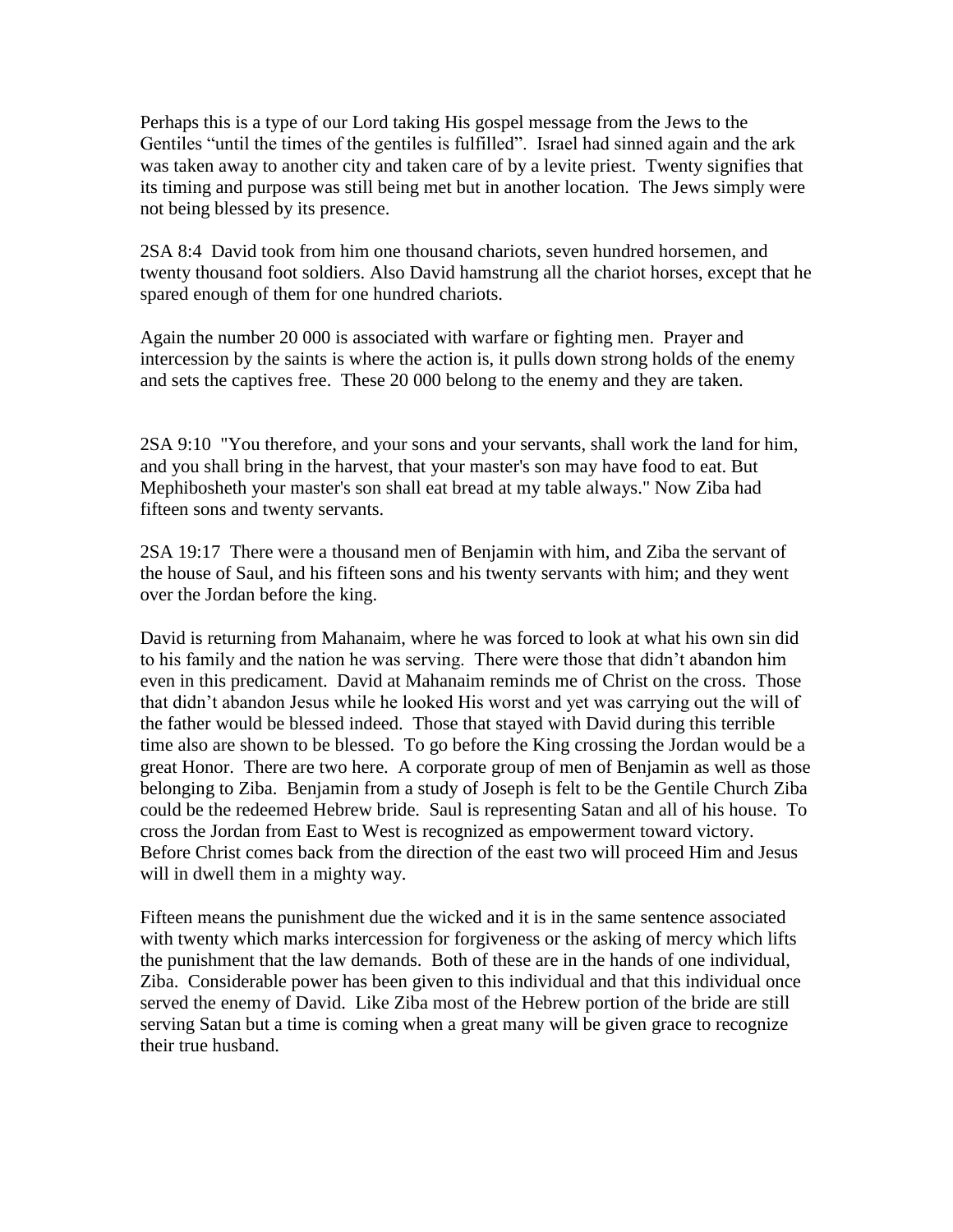2SA 18:7 The people of Israel were overthrown there before the servants of David, and a great slaughter of twenty thousand took place there that day.

Again we see twenty thousand being associated with enemy soldiers being taken or overcome in battle. Such is the power of proper God called and directed intercession.

1KI 9:10 Now it happened at the end of twenty years, when Solomon had built the two houses, the house of the Lord and the king's house

1KI 9:11 (Hiram the king of Tyre had supplied Solomon with cedar and cypress and gold, as much as he desired), that King Solomon then gave Hiram twenty cities in the land of Galilee.

Solomon is thought to represent the risen Christ ruling and reigning with the Father in heaven. Here he has built two great houses. At the end of this age He will indeed build the two and he will in dwell them with power to accomplish His ends. The King of Tyre represents Satan. Jesus will take those that belong to Satan and will wash them and restore them to service in His own house. Each of you is a living stone bought by the blood by the redemptive power of Christ. You will all be assembled into one house for Him to dwell in but it will have two main portions. One portion will prefer the Law and the other will prefer Grace. Each will be balanced by the other. The King of Tyre will not appreciate the service that takes away what was His and returns it to its proper owner.

1KI 9:14 Then Hiram sent the king one hundred and twenty talents of gold.

After Hiram had seen the cities and not been satisfied with them why does he send Solomon one hundred and twenty talents of gold? Consider this: One hundred and twenty symbolizes authority and gold represents righteousness. Satan in the end loses all of his authority and it is given to the Son because he has earned it through His righteous acts.

2CH 2:10 And indeed I will give to your servants, the woodsmen who cut timber, twenty thousand kors of ground wheat, twenty thousand kors of barley, twenty thousand baths of wine, and twenty thousand baths of oil.

The payment for the servants of Hiram (Satan) is marked with multiples of twenty. There are four twenty thousands mentioned, all food. The types of wheat, barley, wine, and oil all have spiritual types associated with each. The barley is the early fruit given at the beginning of this age to the enfant church. Wheat is a better quality bread given later and particularly at the end of the age to make strong mature Christians. Wine and oil each mark joy derived from serving with giftedness and the anointing to serve respectively. Isn't a Christian happiest when he or she is using the gifts given by the Spirit to bear fruit for our Lord?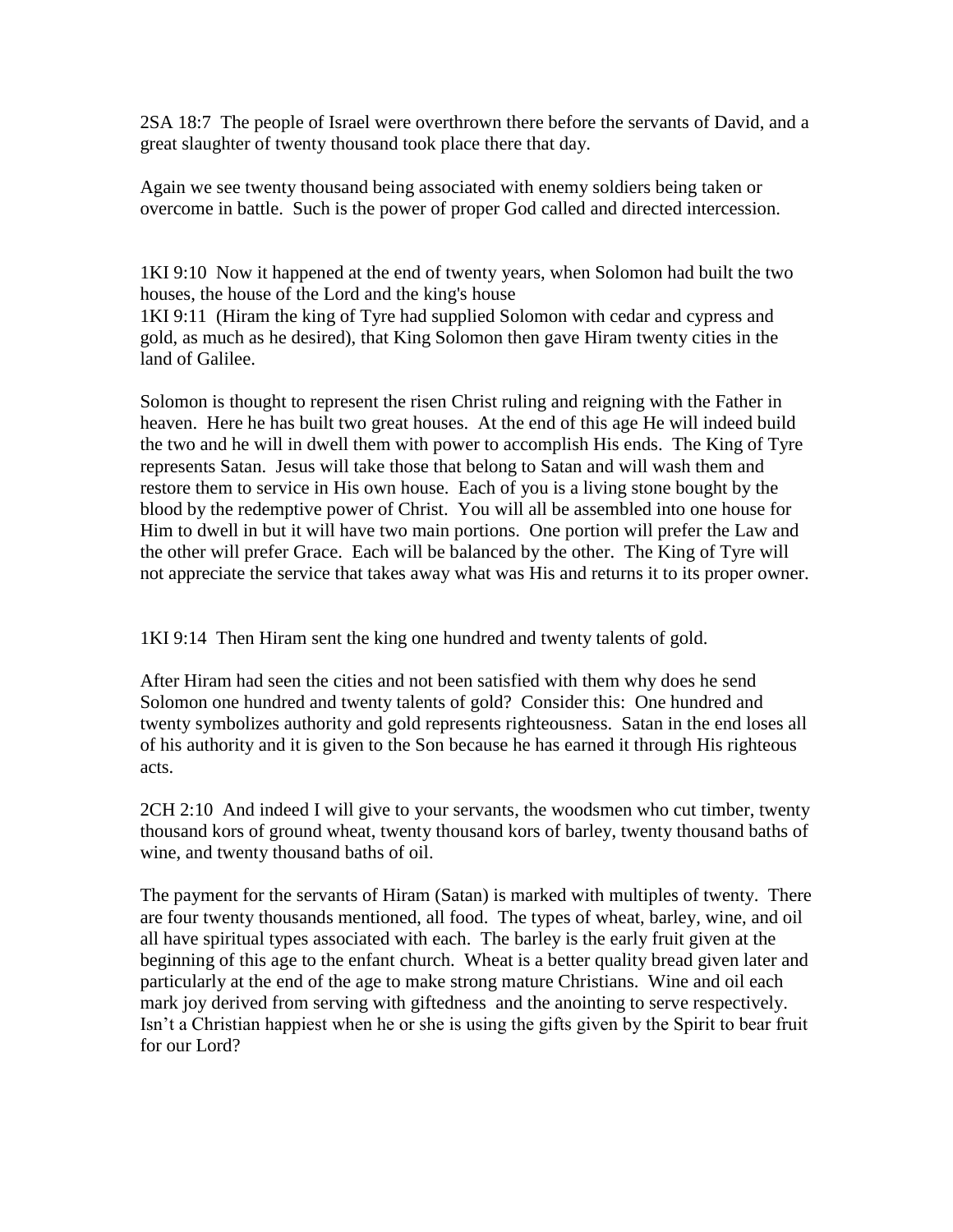1KI 6:16 Then he built the twenty-cubit room at the rear of the temple, from floor to ceiling, with cedar boards; he built it inside as the inner sanctuary, as the Most Holy Place.

1KI 6:20 The inner sanctuary was twenty cubits long, twenty cubits wide, and twenty cubits high. He overlaid it with pure gold, and overlaid the altar of cedar.

Twenty marks the holy of holies more than any other room in the temple. The entire temple with all associated numbers and symbols describe the entire bride of Christ or His body. The walls surrounding the Holy of Holies are thought either to represent possibly the twenty-four elders that surround the throne described in Revelations. Intercession should be more and more prevalent as a child of God matures into a greater servant of the most high.

2CH 3:8 And he made the Most Holy Place. Its length was according to the width of the house, twenty cubits, and its width twenty cubits. He overlaid it with six hundred talents of fine gold.

2CH 3:11 The wings of the cherubim were twenty cubits in overall length: one wing of the one cherub was five cubits, touching the wall of the room, and the other wing was five cubits, touching the wing of the other cherub;

2CH 3:12 one wing of the other cherub was five cubits, touching the wall of the room, and the other wing also was five cubits, touching the wing of the other cherub. 2CH 3:13 The wings of these cherubim spanned twenty cubits overall. They stood on their feet, and they faced inward.

Now notice that twenty marks these two each having a wingspan of ten cubits. Each wing being five denotes that these individual corporate entities were originally "unclean". They touch each other at only one point and that is over what I believe to be "in Christ". Law and Grace at first simply appear to not agree and they seem diametrically opposed to each other, however our Lord uses both to Love us and transform us. These two are the closest things, to him in all of this "temple" (His body) that there are mentioned. They do touch the walls. If these two, which will be shown later are really the end days apostles and prophets they would certainly be close to the elders ( teaching pastors) and would interact with them.

2CH 4:1 Moreover he made a bronze altar: twenty cubits was its length, twenty cubits its width, and ten cubits its height.

The alter on which the propitiation for sin was to be made. Our Lord himself paid that price as our sin was judged as it lay upon him.

2CH 8:1 It came to pass at the end of twenty years, in which Solomon had built the house of the Lord and his own house,

Remember Jacob worked for twenty years to pay for both of his brides and for the flocks.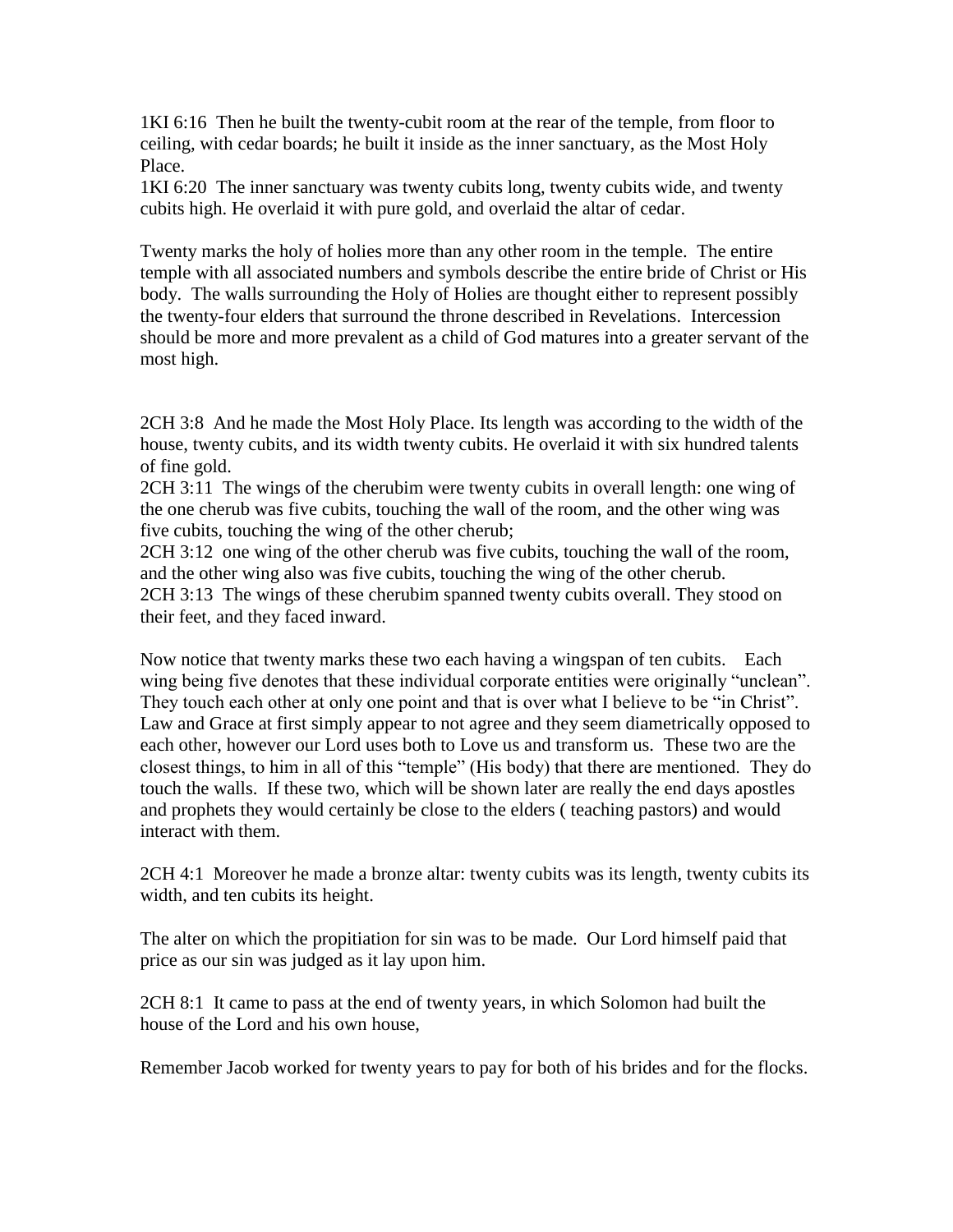Solomen is a type the risen Christ who will also have worked "twenty" years to purchase both of his "brides" which comprise the total corporate bride as well as the nations at the end of this age. They will be a sort of wedding gift for His bride. So again it seems that twenty refers to a period of time that it takes to redeem all that will be his.

EZR 3:8 Now in the second month of the second year of their coming to the house of God at Jerusalem, Zerubbabel the son of Shealtiel, Jeshua the son of Jozadak, and the rest of their brethren the priests and the Levites, and all those who had come out of the captivity to Jerusalem, began work and appointed the Levites from twenty years old and above to oversee the work of the house of the Lord.

Here we have two individuals that seem to be in charge of priests and levites as well as others. Twenty again appears to be an age of accountability or an age where one might be trusted to perform a work. In this case they are directed perhaps by Jeshua through Zerubbabel and to oversee the work in restoring the house of God

EZR 8:27 twenty gold basins worth a thousand drachmas, and two vessels of fine polished bronze, precious as gold

Perhaps just a curious coincidence but the two vessels are of bronze which may emply that these two are capable of judging sin and the close association of the twenty gold basins could be for washing it away until righteousness is apparent.

NE 7:71 Some of the heads of the fathers' houses gave to the treasury of the work twenty thousand gold drachmas, and two thousand two hundred silver minas. NE 7:72 And that which the rest of the people gave was twenty thousand gold drachmas, two thousand silver minas, and sixty-seven priestly garments.

Headship as well as laity giving a staggering amount of intercession, a righteous act, to bring about redemption.

EZE 4:10 "And your food which you eat shall be by weight, twenty shekels a day; from time to time you shall eat it.

Ezekiel, which I believe to be a type of Christ, is told to measure his food twenty shekels a day. Christ is the one who paid the price for us as well as even now intercedes for us. His food was to do the will of the father and for the joy set before him he endured the cross. We, the bride, are part of that joy. The bridal price is twenty.

EZE 41:4 He measured the length, twenty cubits; and the width, twenty cubits, beyond the sanctuary; and he said to me, "This is the Most Holy Place."

Eze 41:4 shows us the Holy of Holies in the temple described by Ezekial. We see the same numbers as found in Solomon's temple. Both are thought to represent the body of Christ.